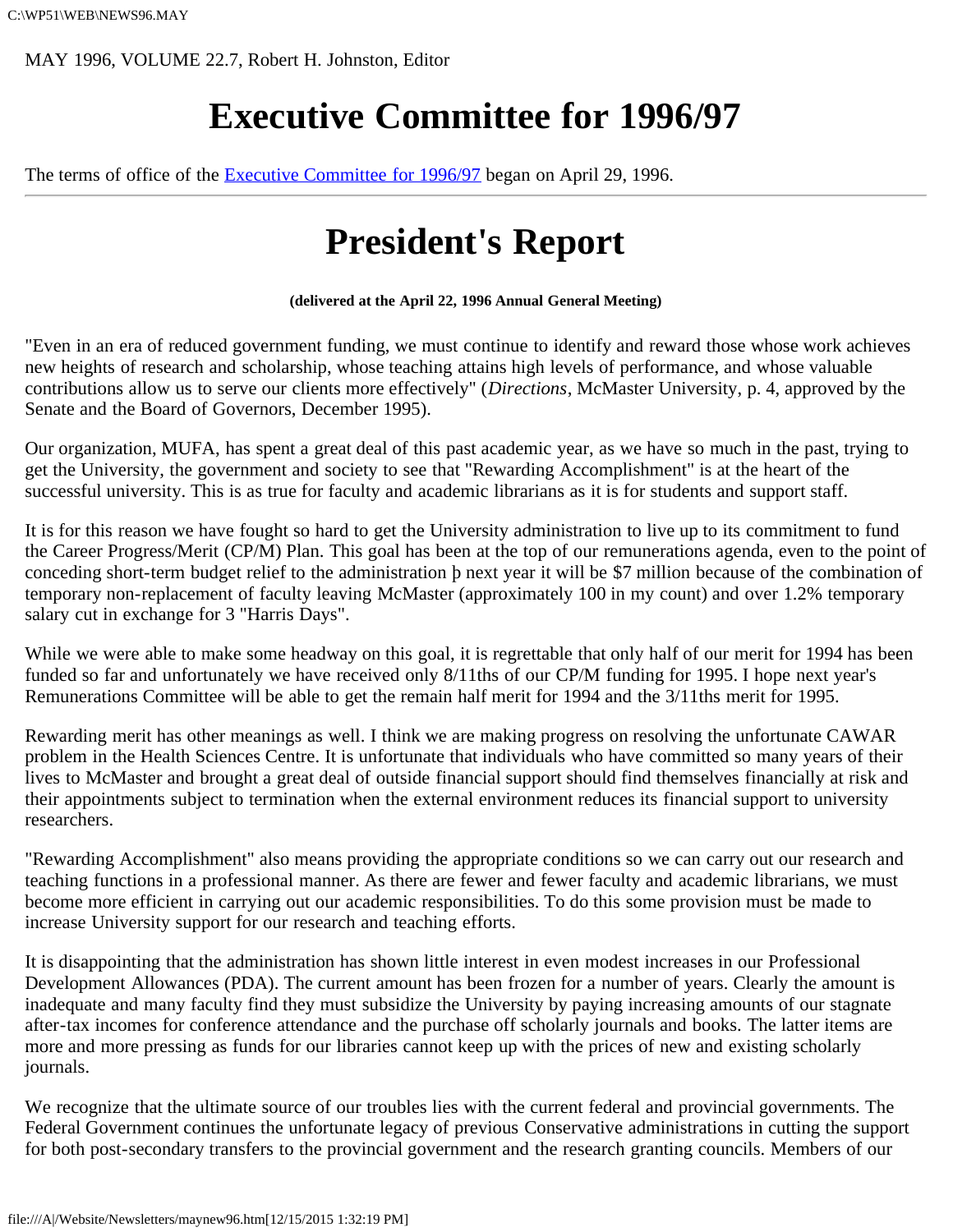Executive and members of the Association have written to Federal officials about these matters. We have received nice letters back, but the cuts continue. The last letter I received, from the Chair of the Liberal Caucus Committee on Higher Education, is brief and despondent. It notes that it has carried our message forward "As far as possible," and ends "we will continue to do what we can". The Federal cabinet is not listening to them or us.

Provincially, matters, as we all know, are just as bad. The Conservative Government seems uninterested in the plight of university education while cutting us substantially more than hospitals, primary and secondary schools, municipalities and correctional facilities. We have lobbied face-to-face with the Premier, the Minister and even invited the Parliamentary Assistant to the Minister of Education and Training to campus. Yet the cuts continue. We must all try to raise public concerns by telling the public and government officials of the terrible long-term consequences of these negative actions.

Of course MUFA has done many other things this year. You can get a flavour of these from the reports of Committees and Boards. The Executive Committee has worked very hard this year and I thank them. Our Past President, Lorraine Allan, has always helped me when I needed advice, which was often, and I have great confidence in the energy, commitment and knowledge of my successor, Les Robb who will be President one week from now.

While all of the Executive worked hard, two jobs are especially difficult  $\beta$  Remunerations and Special Enquiries  $\&$ Grievances. Wayne Lewchuk and Louis Greenspan responded above and beyond what I could reasonably expect. Both were successful in my view. The year-to- year structure of this organization provided a model for others in this University. If the University were as well-organized as MUFA, we would certainly be the most efficient university in Canada. For all this, we must thank Phyllis and Kelly. Finally, I want to thank all of you, MUFA's loyal members, for your work and commitment to the Association, including attending meetings such as this one and keeping informed. These latter activities are important to all organizations. Thank you once again.

*Henry J. Jacek*

# **News Update The Referendum concerning Support of MUFA**

As you probably already know, in this year's negotiations we proposed that all faculty should financially support the work of the McMaster University Faculty Association and membership in the Association should become a condition of employmnent for CP/M faculty at McMaster. The proposal included an opt out provision for those who objected to being a member of MUFA. The Administration agreed to this proposal on the condition that it receive majority support in a referendum of all eligible faculty. This referendum was held in April (see RESULTS box below).

The ballots, counted by our auditors, supported the proposal by 219 to 101 votes. The turnout, of 42%, is the highest on any of our ballots in recent memory, and perhaps the highest ever. The success of this vote means we should add many new members. The intention is, once our new membership is known, to review our budget and determine to what extent our mill rate (currently 6.2, or 0.62 of a percent of salary) might be redu ced. We will be bringing a proposal to the fall general meeting.

At the time of the referendum there were a few unresolved issues that have now been settled at the Joint Committee. Perhaps the most interesting new decision is that we have agreed in the Joint Committee, that for the year 1996-97, the `Alternate Recipient', as per the opt out provision discussed above, shall be the McMaster University Student Centre.

Some of you have been asking about why we allow an opt out provision at all, and it is perhaps worth a clarifying word here. First, one of the most serious objections of many of our members to the *status quo* was that there was a financial incentive to not being a member of MUFA. Individuals who simply wanted a "free ride" could save themselves dues by not joining MUFA and letting others pay the burden of supporting MUFA. Having membership required, while allowing an opt out provision for those who object to membership, comes close to eliminating the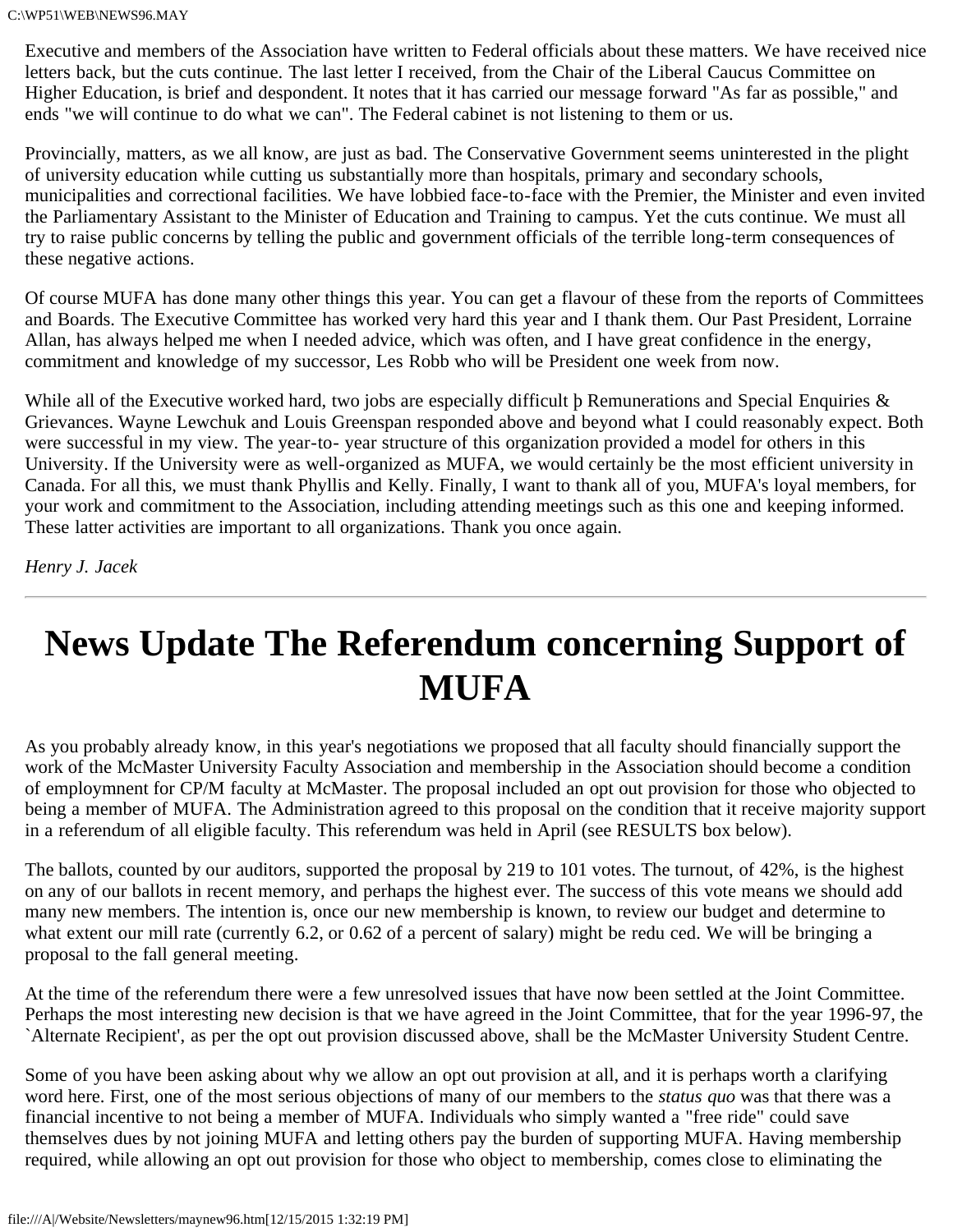financial incentives to not joining MUFA. A second reason, however, for allowing the `opt out' is that experience of other organizations has shown that having members who really and truly object to belonging, is probably more trouble than it is worth.

Another matter that has recently been agreed to at the Joint Committee is the set of procedures surrounding opting out. Some organizations have made opting out an onerous task so as to discourage individuals from taking that option. We have not wanted to put up road blocks and have proposed simply that a letter to the Administration, copied to the Association, will be all that is required. Details of the persons to inform and the notice time required will be circulated shortly by the Joint Committee.

*L. Robb*

### **RESULTS:**

### **REFERENDUM REGARDING THE FUNDING OF MUFA**

We hereby confirm the ballots to the question:

*The University shall make it a condition of employment of faculty on the CP/M scheme that each member shall pay to the McMaster University Faculty Association (MUFA) an amount equal to the membership dues in MUFA, fixed annually in accordance with its constitution. In cases where an individual objects to being a member of MUFA, an equivalent amount shall be contributed to a recipient or recipients agreed upon from time to time by the Joint Committee.*

*Agree 219 Disagree 101 Spoiled Ballots 0 Total ballots 320*

*Richard A. Hoecht, CA Hoecht & Associates*

## *Letter to the Editor*

*The following letter was received in response to Frances Willey's letter which appeared in the April 1996 MUFA Newsletter (Volume 22.6).*

*After reading Fran Willey's letter, I thought it was important that I respond on behalf of the University in order to clarify some of the misconceptions that may have been created as a result of her letter.*

*The policy which provides that benefits are to be terminated at the end of the month in which the employee dies is one that has been in place for as long as anyone can remember. Concerns have not been raised about the policy in the past. As soon as Fran drew her situation to my attention, her benefits were immediately extended for a further month, and after we had a chance to examine the policy, we subsequently extended them to the 30th of June. That policy remains under review, and I trust will be addressed by the Joint Committee, in which the Faculty Association and the University discuss and negotiate remuneration, including benefits.*

*You may recall there was a comprehensive review of employee benefits in the mid-1980's, and there have been subsequent discussions since. As a result of these discussions, there are differences in the benefits for active and retired faculty and spouses. In the case of retirees there is a provision for a survivor's pension to continue to be paid and some other benefits continued. This recognizes the fact that the surviving spouse of a retiree in many cases is beyond the normal retirement age. In the case of death of an active faculty member the surviving spouse would receive payment from both the life insurance coverage and from the pension plan. The differences in benefits result from discussions and negotiations over time, and*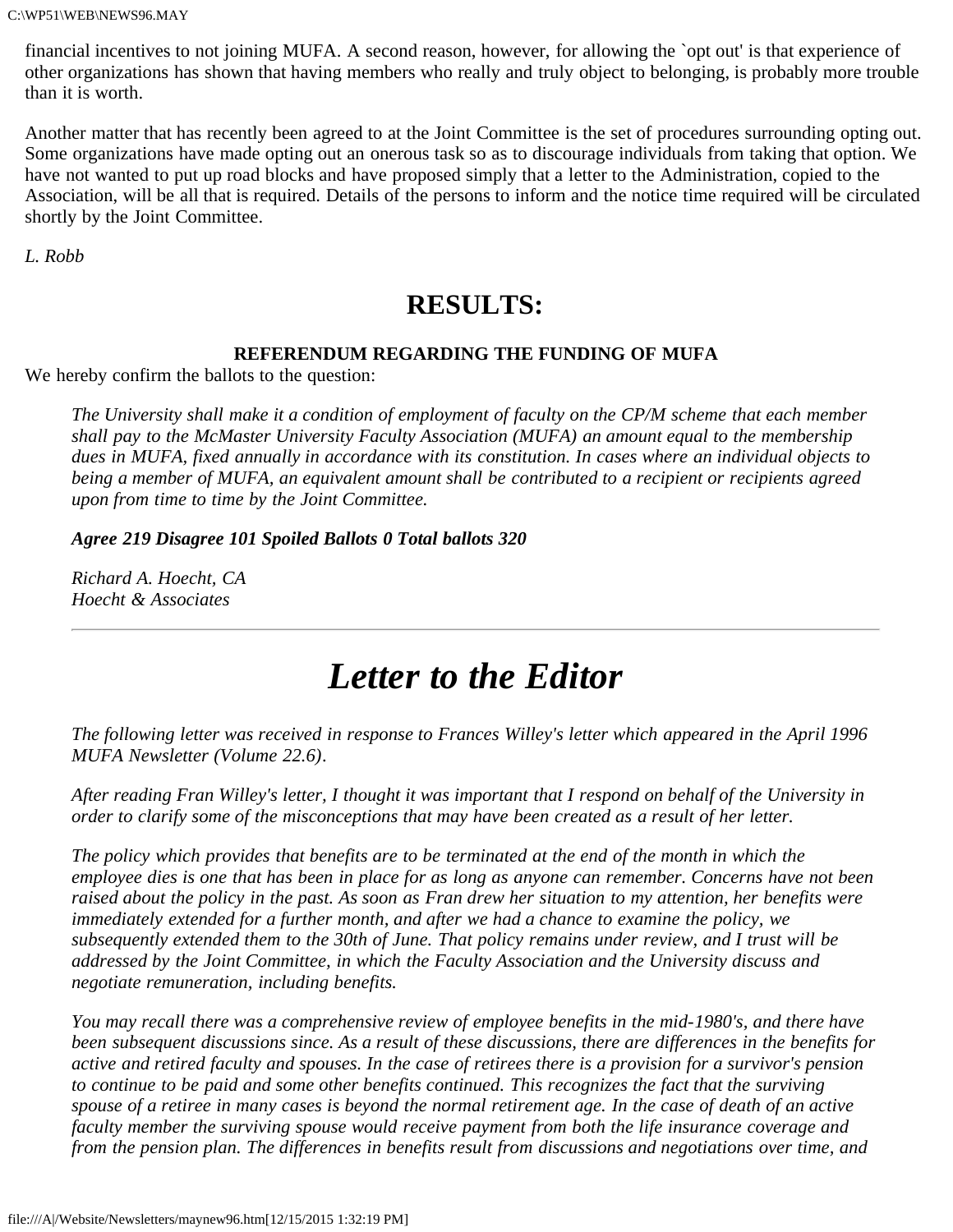*the views of how the needs of individuals may vary at different stages of their lives. In one case the insurance paid is significantly more and in the other case medical and dental benefits are continued.*

*Fran also commented on the options related to Tom's pension. In a matter like this each person needs to decide which option best meets the needs of his or her personal circumstances. These circumstances can vary according to whether the person is working, whether there are dependents, personal financial objectives, etc. I submit that it is better to have a range of options than no choice. McMaster is not in a position to provide financial advice, and each person must make the choice that is most appropriate for his or her situation.*

*As soon as Fran contacted me, the University responded quickly and appropriately to the situation. As a result, we are moving to ensure that others who follow will also receive appropriate treatment. We continue to review our benefits programs on an ongoing basis to ensure that within our fiscal resources and consistent with the wishes of our employees, we are providing a timely and competitive package of benefits to faculty and staff. Again, these are issues that are of continuing importance to the Joint Committee, and will be the subject of future negotiations. I hope these comments are helpful in clarifying the situation.*

*Peter George President & Vice-Chancellor*

### *Bring your old books to the Library*

*(and have them evaluated for \$5 per title)*

*This will be a unique opportunity to discover if your signed copy of ULYSSES is really worth \$1 million, and at the same time help to support the Library's fund raising efforts.*

*In conjunction with the Alumni weekend, the Mills memorial Library will be hosting a fund raising event on Saturday, June 1, 1996 at 10:30 a.m. until 5:00 p.m. In addition to Alumni visitors, all faculty are cordially invited to have a treasured book(s) evaluated by either John Rush or Hugh Anson-Cartwright, two distinguished antiquarian book dealers.*

*In addition to an expert appraisal, book owners may also receive free advice from the library's conservation staff on how to preserve the condition and value of their book collections.*

*See you on June 1 in the lobby of Mills Library.*

## *How Competitive are the Salaries of Ontario Faculty?*

*It is generally acknowledged that the University of Toronto has the highest salaries in the province. But how high are these? In order to compare, the University of Toronto Faculty Association converted salaries at U.S. Doctoral Institutions to Canadian dollars and compared those to U of T salaries (see Table below). U of T's full professor salaries, for example, fall about in the middle of the distribution of over a hundred institutions. There are some 60 universities ahead of Toronto's salaries (and hence ourselves) including many state universities that most academics would not rank in the same group as Toronto. Overpaid relative to the North American market? Hardly!*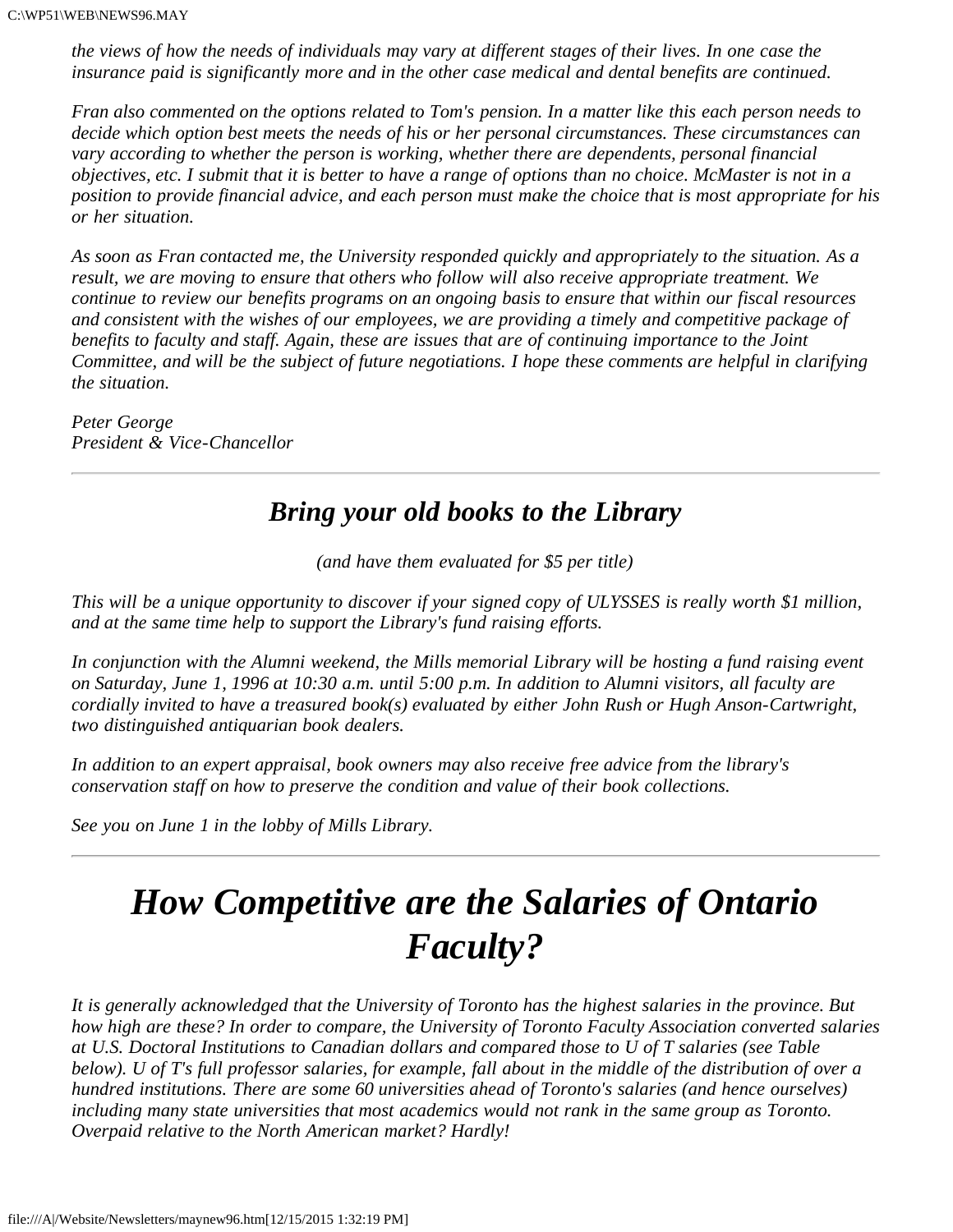*\_\_\_\_\_\_\_\_\_\_\_\_\_\_\_\_\_\_\_\_\_\_\_\_\_*

### *DOCTORAL INSTITUTIONS*

### *Average Salaries -- Expressed in Canadian Dollars*

| $1.11$ TO T Tracting Dealer $12220$                                        |  |             |              |  |                               |  |
|----------------------------------------------------------------------------|--|-------------|--------------|--|-------------------------------|--|
| RANK    95th%    80th%    60th%   40th%   20th%    U of T                  |  |             |              |  |                               |  |
| Full Prof   \$130,144  \$112,672  \$103,180  \$95,200  \$87,892  \$101,683 |  |             |              |  |                               |  |
| Associate 87,962 80,164 74,564 69,324 65,324 81,621                        |  |             |              |  |                               |  |
| Assistant $\ 75,992\ $                                                     |  | $\  65,660$ | $\ 62,552\ $ |  | $\sqrt{59,472}$ 56,014 56,475 |  |

AAUP Rating Scale - 1995/96

*(Sources: StatsCan and Academe, Annual Salary Survey)*

*At the University of Toronto the average salary for a Full Professor is below the 60th percentile relative to the APE Rating Scale; for Associate Professors, the average salary is just above the 80th percentile; and for Assistant Professors, it is just above the 20th percentile (AAUP: American Association of University Professors*).

*[A copy of the University of Toronto Newsletter can be viewed in the MUFA Office]*

## *Victory in Ottawa!*

*At the annual spring meeting of the Canadian Association of University Teachers (CAUT) in Ottawa on Saturday, May 4th, Rhoda Howard was elected to the Academic Freedom and Tenure Committee. This is the first time that a McMaster faculty member has been elected to a CAUT committee or office since N. D. Lane served as Secretary of CAUT in the 1950s.\* The AFT Committee mainly investigates individual cases relating to the violation of academic freedom. As well, the Committee is involved in formulating policy statements, model clauses, guidelines and information papers.*

*Rhoda Howard defeated two other candidates to capture the one open position on this Committee of six elected and three ex officio members. Dr. Howard, a Professor of Sociology, has conducted extensive research and consulted widely in the areas of human rights and academic freedom. She is a Fellow of the Royal Society of Canada and is Director of the McMaster Theme School on International Justice and Human Rights. At the community level, Dr. Howard serves the City of Hamilton by her active membership on the Advisory Council to the Mayor's Committee against Racism and Discrimination. H. Jacek*

*\*[a note of interest: Retired professor A. Berland served as Executive Head and Secretary of CAUT from 1968-73 before coming to McMaster.]*

# *We Need Help!*

*Unpaid days off for faculty at McMaster*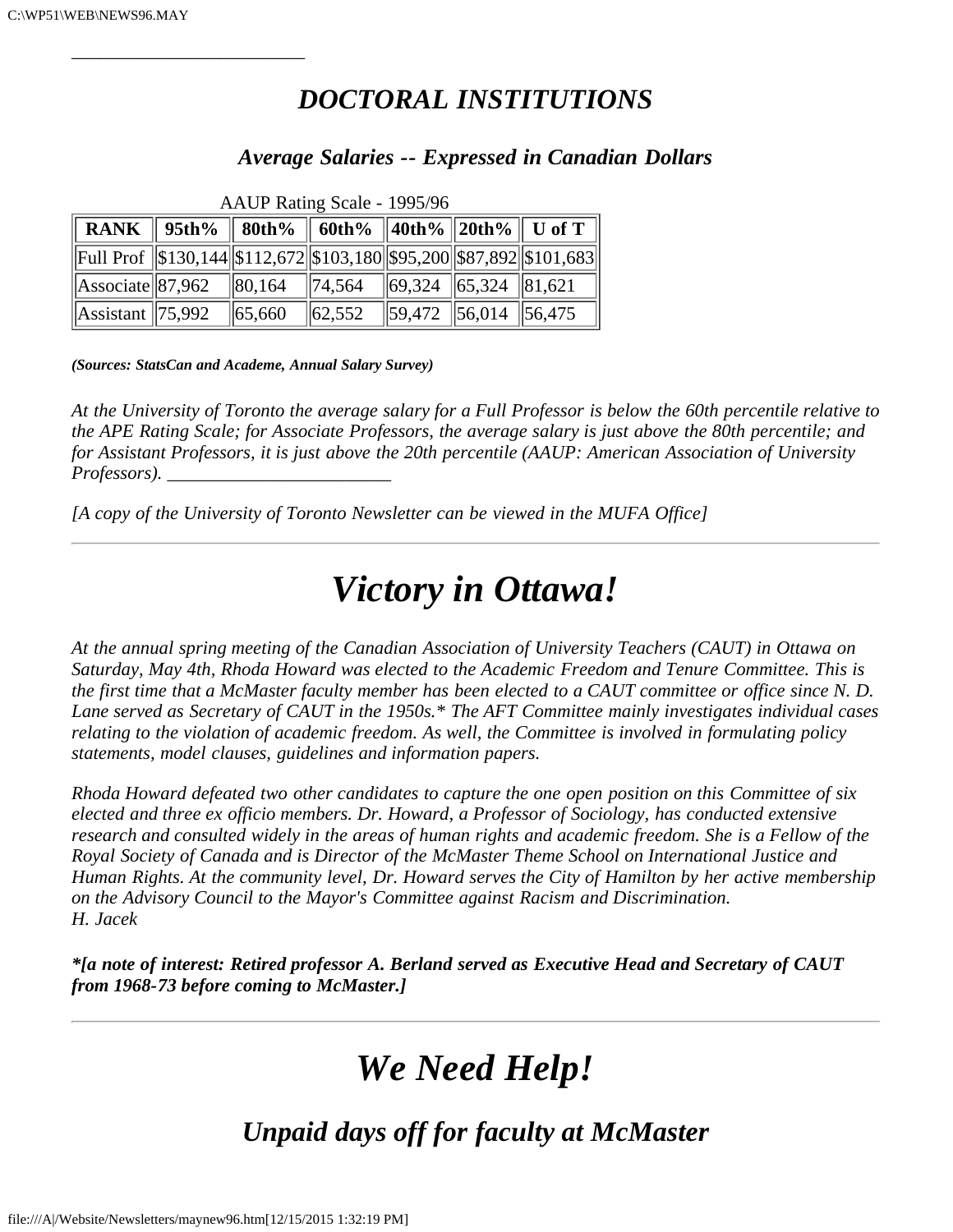*In our agreement of this spring, we agreed to 3 unpaid days off. Two of these were named (in late December) while the third was suggested for Friday, the 11th of October. Although MUFA, in negotiations with the Administration on behalf of the Board of Governors, determine salaries and conditions of employment and, in principle, could have simply agreed that faculty would not work that day, we agreed to involve Senate because of their academic responsibilities. The Joint Committee agreed that Senate should be asked to agree to this proposal.*

*The logic of the proposal was, and is, that there is a funding crisis at the University and it is essential that this fact be made clear to the public. The proposed day of closure was a way to bring home this point. Other professionals in the province have advertised their plight (think of the crisis in the schools that now seems to have vanished) and have been much more successful in getting their message across to the public.*

*Having reached unanimous agreement in the Joint Committee to ask Senate to agree to this proposal, we were surprised to hear that the Provost and some other members of the Administration spoke against this proposal at Senate. We feel we were misled at the bargaining table. The Administration team gave no indication that they were arguing for sending the proposal to Senate so they could defeat it in another forum. Had they indicated that was their intention we would not have signed this agreement.*

*We did not expect our counterparts on the Administration team to support this proposal to the same extent we did, but we did not expect signatories to the agreement to speak against it. In the end Senate defeated the proposal and we are now back to seeking a day to close the University.*

*Some of the arguments at Senate were against the particular day, Oct. 11. The Dean of Business argued it would particularly disadvantage MBA students who take courses in 6-week blocks on Mondays, Wednesdays and Fridays. Other arguments were made regarding lab re-scheduling and others about difficulties in the School of Nursing. An alternative day, perhaps in second term might satisfy these arguments. However, there were other arguments made against any day of closure during term. There were arguments that it would be politically ineffective, that it would harm students, and so forth. There was also a straw vote taken against accepting any teaching day as a paid day off which passed by a wide margin. Senate was not convinced of this strategy.*

*We now need some feedback from our members on this issue and are seeking it in this informal ballot. At our earlier open meetings, there was discussion of the unpaid days off and there was vociferous support for the view that it was unacceptable to simply name all the days outside of term. The expectations of performance on individual faculty members would remain the same as in the absence of days off, and nothing would be accomplished by agreeing to such days off. Some members in the audience argued eloquently that all days without pay must be teaching days to make such an agreement worthwhile.*

*We settled for what we think is a reasonable compromise, but Senate has not seen it that way. Given these developments, we wish to know how our members would like us to proceed in seeking a resolution to this last day off.*

*Indicate your ranking by placing your preference (1 for best, 4 for worst) to the left of each of A,B,C, and D. Circle one response to each question indicating the degree of support for the proposition. Tear off this page of the Newsletter and return to the Faculty Association Office, Hamilton Hall Room 103A.*

*\_\_\_\_\_A. Seek an alternate day during the teaching term (more likely in the second term to allow planning time and perhaps avoiding days that might be problematic for one reason or another) and ask Senate to reconsider.*

#### *strongly support acceptable unacceptable*

*\_\_\_\_\_B. Agree that closing the University during teaching days is too disruptive to students (as argued by some senators) and pick an unpaid day out of the teaching term.*